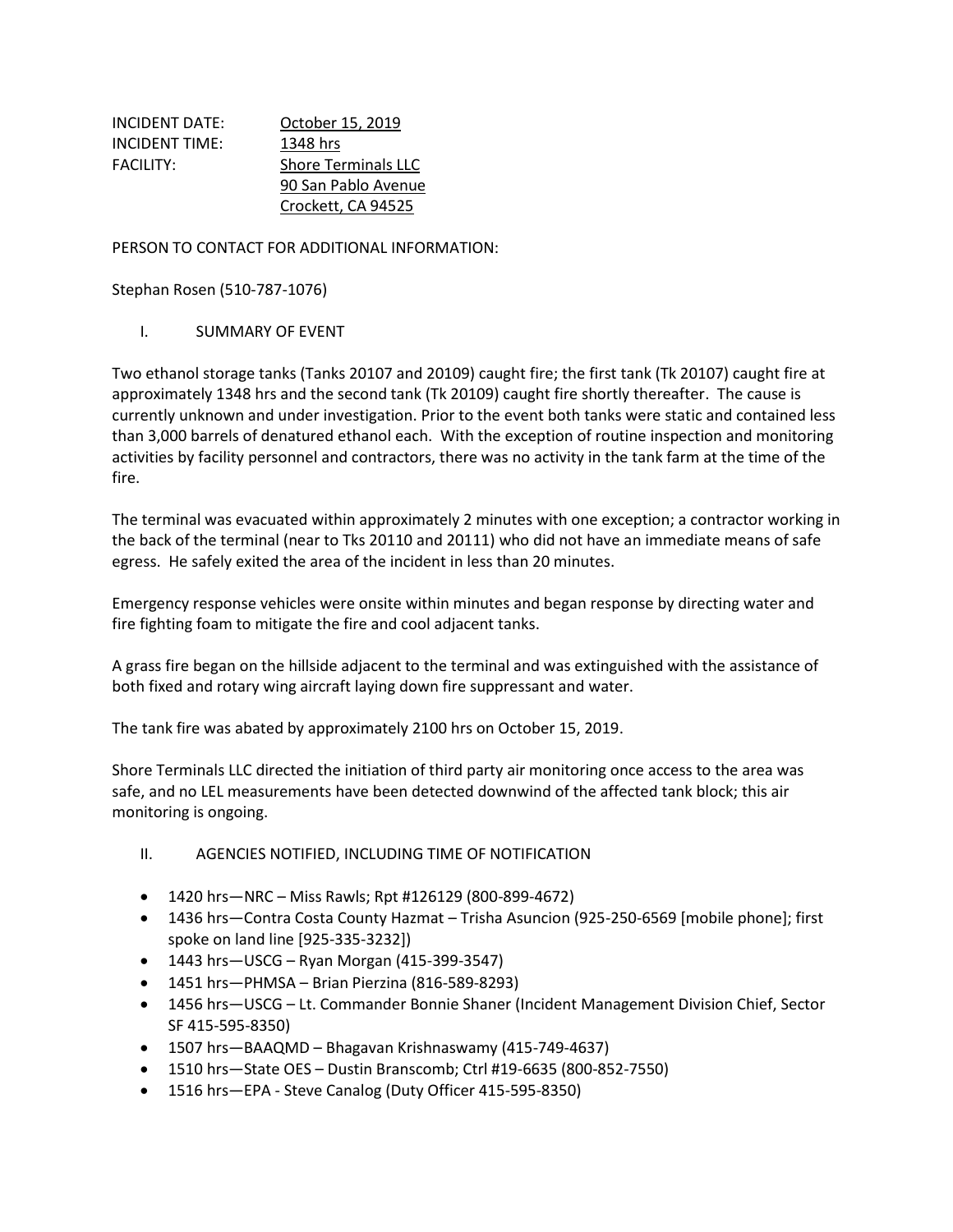- 1544 hrs—Fed DHS Jerry Stevens (866-615-5150)
- 1621 hrs—State Fire Marshall Dan Lee (818-618-1339)
- 1511 hrs-CWS shelter in place initiated
- 1938 hrs-CWS shelter in place lifted

### III. AGENCIES RESPONDING

- Bay Area Air Quality Management District
- Berkeley Fire Department
- Bureau of Alcohol, Tobacco, Firearms, and Explosives
- Cal OSHA
- California Department of Fish and Wildlife
- California Highway Patrol
- California State Lands Commission
- Chevron Fire Department
- Contra Costa County Fire Protection District
- Contra Costa County Office of the District Attorney
- Contra Costa County Sherriff Department
- Contra Costa Health Services
- Corteva Fire Department
- Crockett Fire Department
- East Bay Regional Park District
- Marathon Fire Department
- Office of State Fire Marshall
- National Response Center
- Phillips 66 Fire Department
- Rodeo Hercules Fire Department
- Shell Oil Fire Department
- United States Coast Guard

### IV. EMERGENCY RESPONSE ACTIONS

- Mutual Aid: PMAO notified/mobilized (Chevron, Marathon, Phillips 66, Shell & Corteva) responded
- Berkeley Fire Department responded
- Contra Costa County Fire Protection District responded
- Crockett Fire Department responded
- Rodeo Hercules Fire Department responded
- V. IDENTITY OF MATERIAL RELEASED AND ESTIMATED OR KNOWN QUANTITIES:

The investigation is continuing, however based on currently available information it appears that less than 6,000 barrels of denatured ethanol, plus an unknow quantity of other potential fuels (diesel & jet) released through broken lines until lines isolated by closing valves. SDS of denatured ethanol attached.